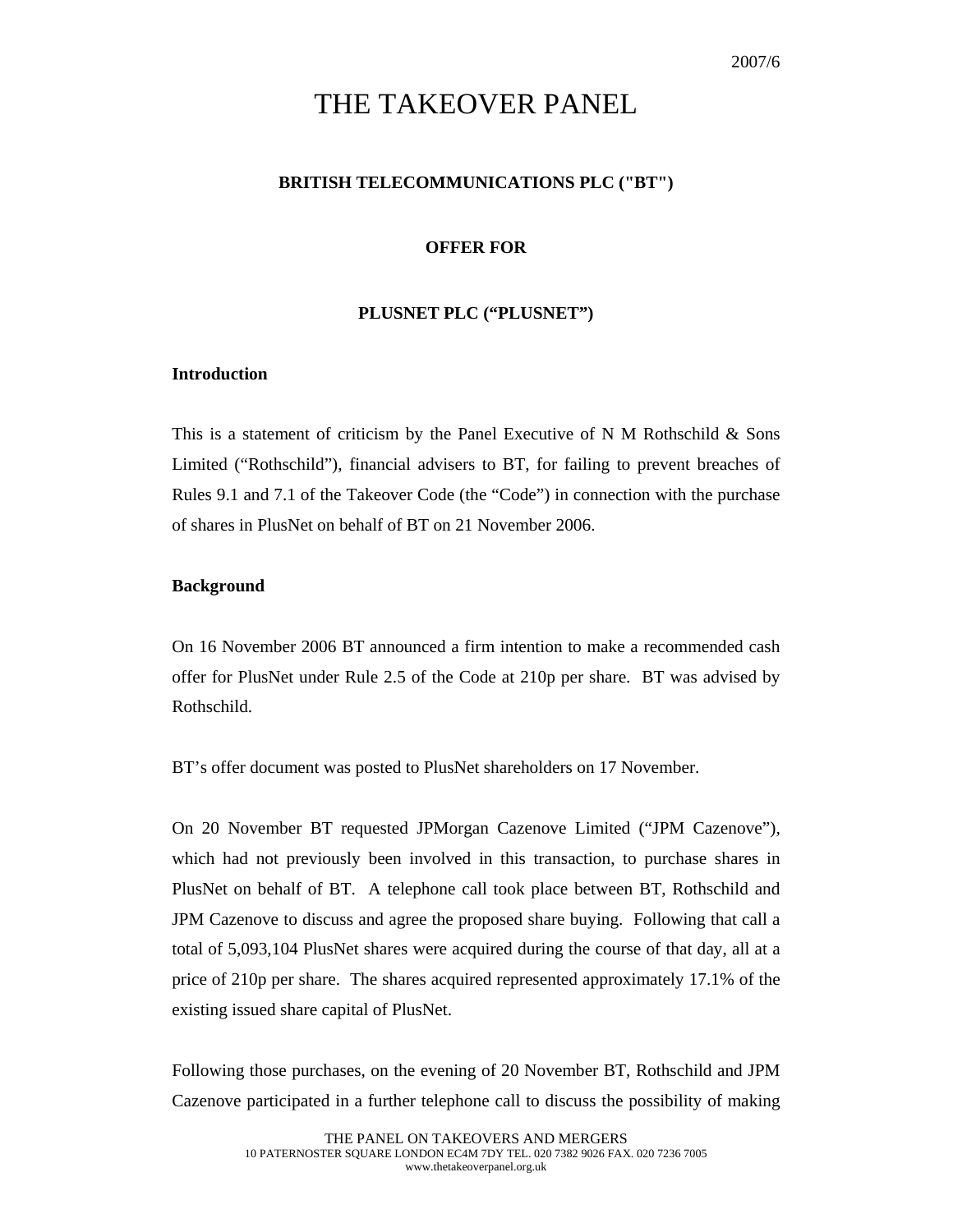additional purchases of PlusNet shares the following day. On that call, BT gave instructions to JPM Cazenove to purchase up to a further 28% of PlusNet shares (which, taken together with shares it already held and shares in respect of which it had secured irrevocable commitments from the PlusNet directors to accept its offer, would represent over 50% of the existing issued share capital of PlusNet). Consequently, during the morning of 21 November a further 4,531,413 PlusNet shares were acquired, all at a price of 210p per share. The additional shares acquired represented approximately 15.2% of the existing issued share capital of PlusNet. Following these further acquisitions BT had acquired, in aggregate, 9,624,517 PlusNet shares representing approximately 32.4% of the issued share capital of PlusNet and carrying 32.4% of the votes in PlusNet.

As described in more detail below, the acquisition of an interest in shares carrying 30% or more of the voting rights of a company triggers a requirement under Rule 9.1 of the Code to make an offer for the rest of the equity share capital of the company or alternatively to alter the terms and conditions of any existing offer to conform with the requirements of Rule 9. However, at no stage prior to 20 November had Rothschild explained to BT these provisions of the Code. Furthermore, on 20 November neither Rothschild nor JPM Cazenove raised concerns about the Rule 9 consequences of the share buying exercise that was discussed and agreed with BT. As a result BT was not aware of the requirements of Rule 9 at the time it gave instructions in relation to the share purchases.

It was not the intention of BT to trigger a Rule 9 obligation; indeed, BT was keen to retain the benefit of the regulatory conditions to its offer and these conditions would have had to have been waived were the offer to conform with Rule 9.

It was only on the afternoon of 21 November that the potential Rule 9 consequences of the share purchasing instruction that had been given the previous afternoon were raised, the issue having been identified by BT's legal advisers who had not been on the previous afternoon's call. Rothschild then contacted JPM Cazenove to see how much of the order had been filled and JPM Cazenove confirmed that, as described above, share purchases had been made giving BT an aggregate interest in shares carrying more than 30% of the votes in PlusNet. The requirements of Rule 9 had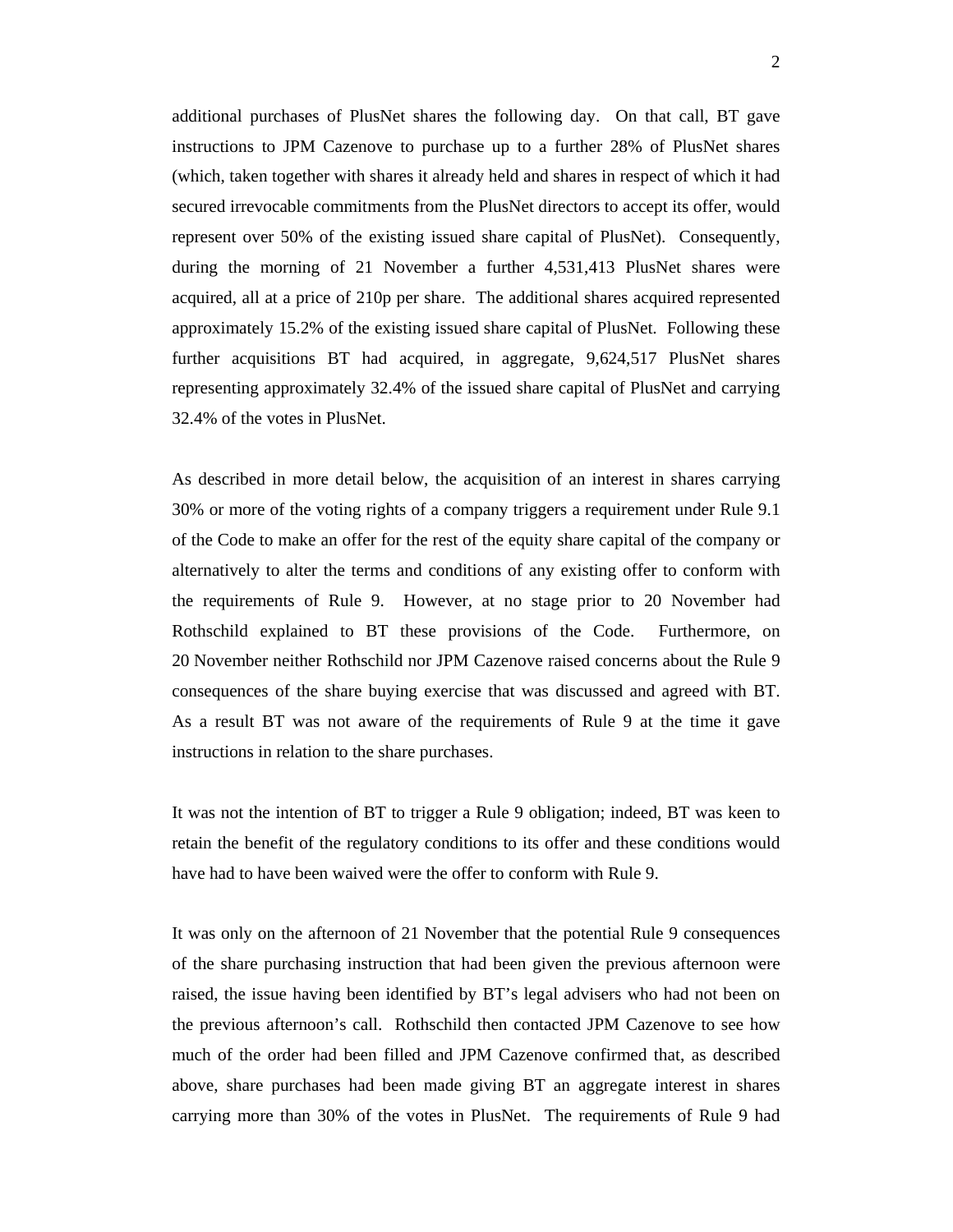therefore been triggered. Rothschild subsequently contacted the Executive to explain what had happened and to request a dispensation from Rule 9.1 on the grounds that an inadvertent mistake had been made.

Following representations from Rothschild and discussions with the financial adviser to PlusNet, the Executive agreed not to require BT to conform its offer with Rule 9.1 on the condition that BT disposed of such number of PlusNet shares as would result in BT's holding of PlusNet shares falling below the 30% threshold in Rule 9.1 (as permitted under Note 4 of the Notes on Dispensations from Rule 9). This disposal took place early on the morning of 22 November. The acquisition of PlusNet shares on 21 November and the subsequent sale on 22 November were announced to the market by BT early on the morning of 22 November.

#### **Relevant provisions of the Code**

Rule 9.1 provides as follows:

**"Except with the consent of the Panel, when ..... any person acquires, whether by a series of transactions over a period of time or not, an interest in shares which (taken together with shares in which persons acting in concert with him are interested) carry 30% or more of the voting rights of a company ….. such person shall extend offers, on the basis set out in Rules 9.3, 9.4 and 9.5, to the holders of any class of equity share capital whether voting or non-voting and also to the holders of any other class of transferable securities carrying voting rights….."** 

Further, Note 9 on Rule 9.1 provides as follows:

# *"9. Triggering Rule 9 during an offer period*

*If it is proposed to incur an obligation under this Rule during the course of a nonmandatory offer, the Panel must be consulted in advance. Once such an obligation is incurred, an offer in compliance with this Rule must be announced immediately. ….."*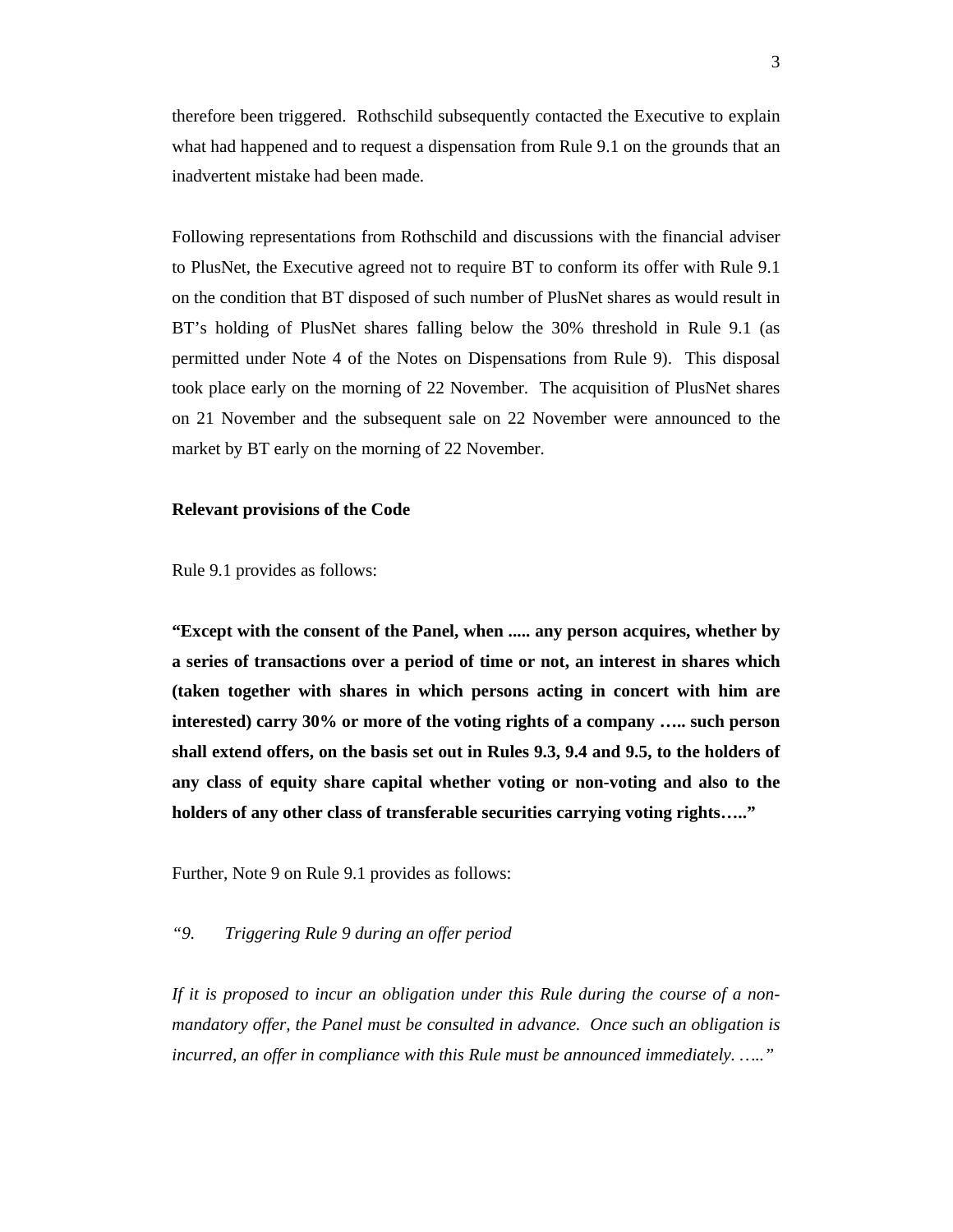Rules 9.3 and 9.5 provide, in general terms, that any mandatory offer made under Rule 9.1 must be in cash at not less than the highest price paid by the offeror (or any person acting in concert with it) during the 12 months prior to the announcement of that offer and the offer must be conditional only upon the offeror having received acceptances in respect of shares which, together with shares already acquired, will result in the offeror (and persons acting in concert with it) holding shares carrying more than 50% of the voting rights of the offeree company.

Rule 7.1 provides that immediately following any acquisition of shares which triggers the mandatory offer obligation under Rule 9.1 an appropriate announcement must be made by the offeror.

Note 4 of the Notes on the Dispensations from Rule 9 provides as follows:

"*If, due to an inadvertent mistake, a person incurs an obligation to make an offer under this Rule, the Panel will not normally require an offer if sufficient interests in shares are disposed of within a limited period to persons unconnected with him, so that the percentage of shares carrying voting rights in which the person, together with persons acting in concert with him, is interested is reduced to below 30% in a manner satisfactory to the Panel…*."

Finally, section 3(f) of the Introduction to the Code provides:

"*Financial advisers to whom the Code applies have a particular responsibility to comply with the Code and to ensure, so far as they are reasonably able, that their client and its directors are aware of their responsibilities under the Code and will comply with them and that the Panel is consulted whenever appropriate.*"

#### **Application of Rule 9 in this case**

The acquisition of PlusNet shares on 21 November took BT's aggregate interest in shares carrying voting rights of PlusNet through the 30% threshold. By virtue of Note 9 on Rule 9.1 the Panel should have been consulted in advance of these purchases. Further, by virtue of Rule 9.1 and Rule 7.1 BT should, on making the purchases,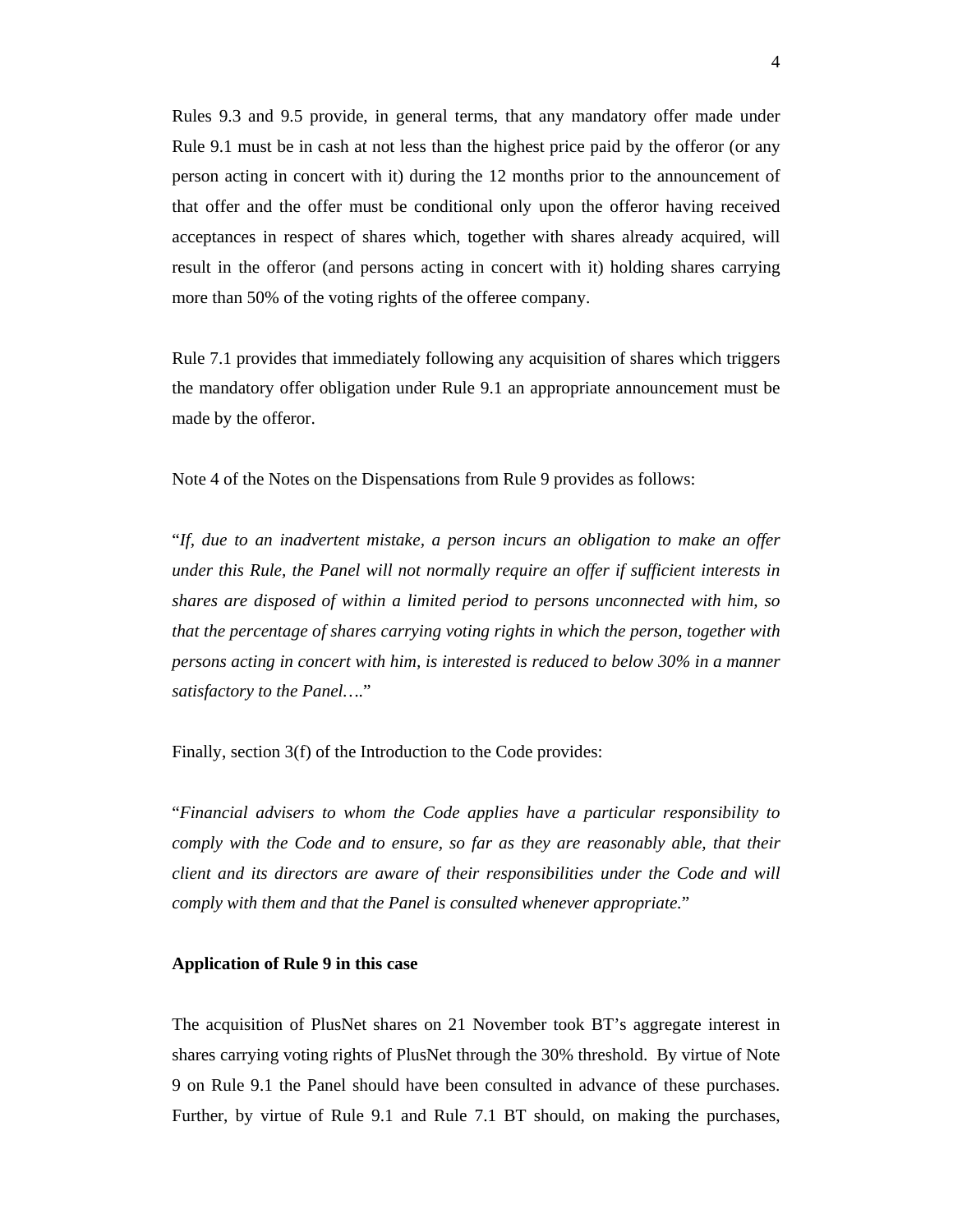immediately have conformed its offer with Rule 9.1 and immediately have made an announcement of that fact.

The Executive accepted that the failure to identify the consequences of the acquisitions under Rule 9.1 was an inadvertent mistake and, in accordance with Note 4 of the Notes on the Dispensations from Rule 9, the Executive permitted BT to dispose of sufficient shares so that the percentage of PlusNet shares held by BT was reduced to below 30%.

#### **Conclusion**

Share purchasing by or on behalf of an offeror can have serious consequences under the Code and offerors should proceed with share purchases only after the most careful consideration, in particular by their financial advisers, of the relevant provisions of the Code. Rule 9 is one of the fundamental rules of the Code.

Fortuitously, the specific facts of this case and the prompt co-operation of Rothschild and JPM Cazenove allowed the inadvertent breach of Rule 9 to be remedied without serious consequences. Nevertheless the Executive finds it unacceptable that Rule 9 should have been overlooked and that an offeror was not prevented from inadvertently triggering a mandatory offer obligation which could have had significant consequences and effects on the market and which could have been far more difficult, or even impossible, to rectify.

#### *Rothschild*

Primary responsibility for ensuring that BT was aware of, and would comply with, the provisions of the Code rested with Rothschild as financial adviser to BT. The Executive is of the opinion that Rothschild failed adequately to fulfil its responsibilities under the Code and thereby failed to prevent the breaches of the Code described in this statement.

In considering the appropriate sanction in respect of Rothschild the Executive has taken into account all relevant factors and in particular (i) the seriousness of the error,